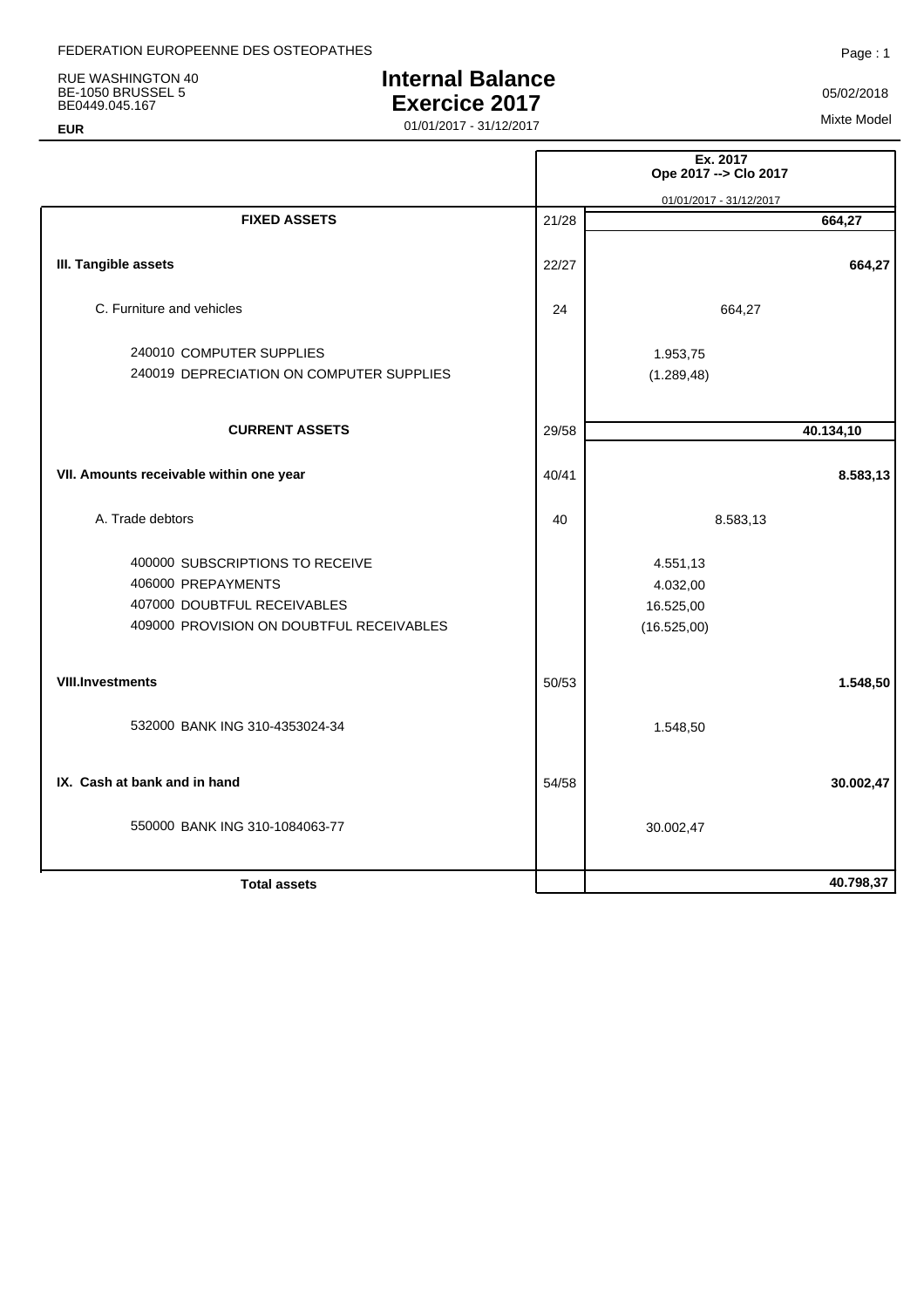RUE WASHINGTON 40 BE-1050 BRUSSEL 5 BE0449.045.167

## **EUR**

# **Internal Balance Exercice 2017**

05/02/2018

01/01/2017 - 31/12/2017<br>
01/01/2017 - 31/12/2017

|                                             |       | Ex. 2017<br>Ope 2017 -- > Clo 2017 |
|---------------------------------------------|-------|------------------------------------|
|                                             |       | 01/01/2017 - 31/12/2017            |
| <b>CAPITAL AND RESERVES</b>                 | 10/15 | 39.954,17                          |
| V. Profit carried forward                   | 140   | 39.954,17                          |
| 140000 RETAINED EARNINGS                    |       | 39.954,17                          |
| <b>AMOUNTS PAYABLE</b>                      | 17/49 | 844,20                             |
| IX. Amounts payable within one year         | 42/48 | 94,50                              |
| 1. Suppliers                                | 440/4 |                                    |
| E. Taxes, remunerations and social security | 45    | 94,50                              |
| 1. Taxes                                    | 450/3 | 94,50                              |
| 451700 VAT TO PAY ON INTRACOM. SERVICES     |       | 94,50                              |
| X. Accrued charges and deferred income      | 492/3 | 749,70                             |
| 492000 ACCRUED CHARGES                      |       | 749,70                             |
| <b>Total liabilities</b>                    |       | 40.798,37                          |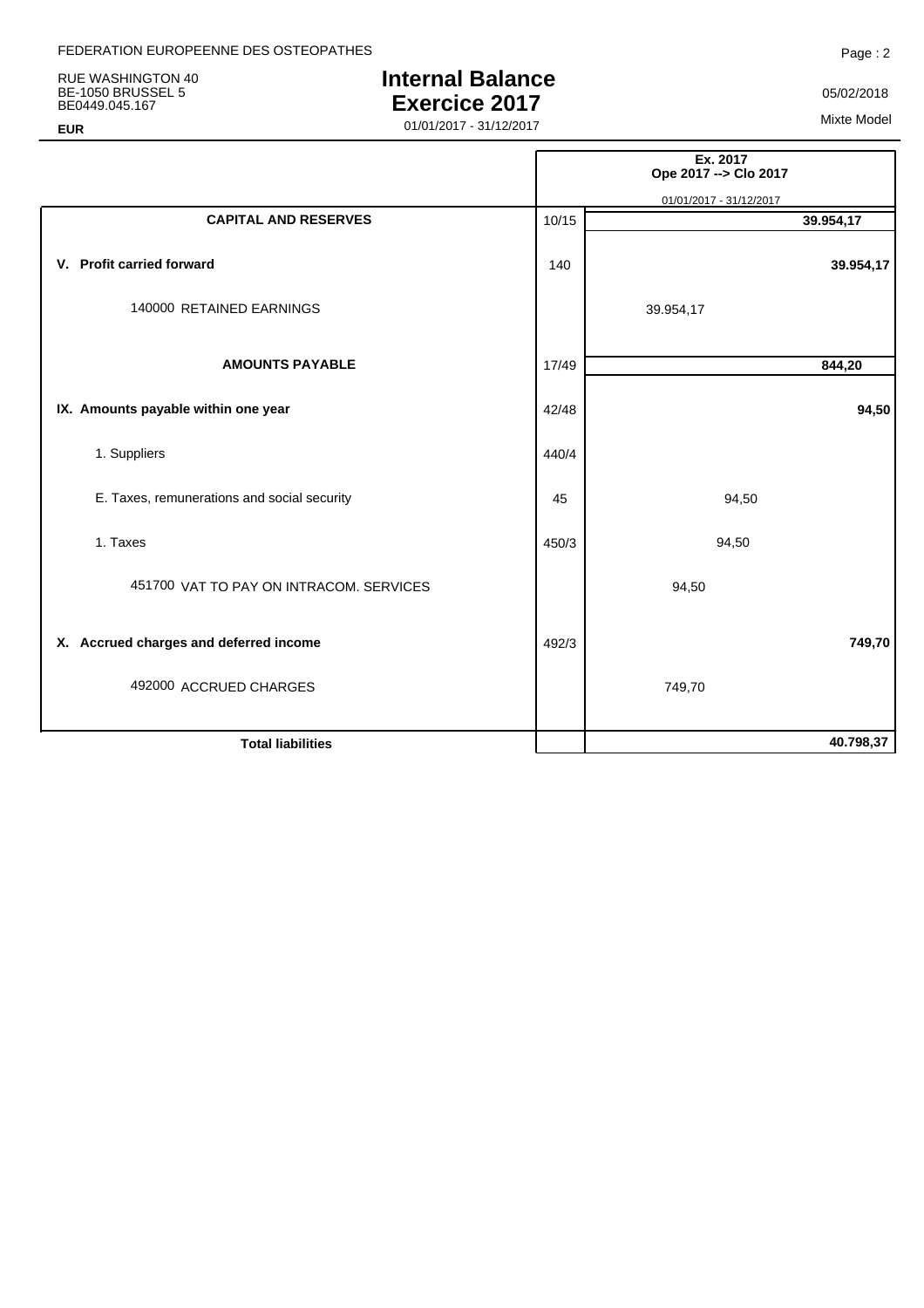RUE WASHINGTON 40 BE-1050 BRUSSEL 5 BE0449.045.167

**EUR**

# **Internal Balance Exercice 2017**

Mixte Model 01/01/2017 - 31/12/2017

|                                                    |       | Ex. 2017<br>Ope 2017 -- > Clo 2017 |
|----------------------------------------------------|-------|------------------------------------|
|                                                    |       | 01/01/2017 - 31/12/2017            |
| <b>INCOME STATEMENT</b>                            |       |                                    |
|                                                    |       |                                    |
| I. Operating income and operating charges          |       |                                    |
| A.B. Operating income                              | 9900  | 1.119,45                           |
| 2. Turnover                                        | 70    | 116.838,61                         |
| 700100 CONTRIBUTION GERMANY                        |       | 14.500,00                          |
| 700101 CONTRIBUTION AUSTRIA                        |       | 5.229,00                           |
| 700102 CONTRIBUTION BELGIUM                        |       | 14.500,00                          |
| 700103 CONTRIBUTION SPAIN                          |       | 11.000,00                          |
| 700105 CONTRIBUTION GREAT BRITAIN                  |       | 12.000,00                          |
| 700106 CONTRIBUTION GREECE                         |       | 1.740,00                           |
| 700108 CONTRIBUTION LUXEMBOURG                     |       | 2.850,00                           |
| 700109 CONTRIBUTION NETHERLANDS                    |       | 11.000,00                          |
| 700110 CONTRIBUTION POLAND                         |       | 1.044,00                           |
| 700111 CONTRIBUTION PORTUGAL                       |       | 2.610,00                           |
| 700112 COINTRIBUTION SWITZERLAND                   |       | 3.750,00                           |
| 700114 CONTRIBUTION ITALY ROI                      |       | 12.000,00                          |
| 700115 CONTRIBUTION SWEDEN                         |       | 6.394,50                           |
| 700118 CONTRIBUTION CYPRUS                         |       | 754,00                             |
| 700119 CONTRIBUTIONS CEN                           |       | 3.386,61                           |
| 700122 CONTRIBUTION FINLANDE                       |       | 4.788,00                           |
| 700123 CONTRIBUTION NORWAY                         |       | 9.292,50                           |
| 3. Other operating income                          | 71/74 | 1,00                               |
| 749000 MISCELLANEOUS INCOME                        |       | 1,00                               |
| 4. Raw materials; consumables and goods for resale | 60/61 | (115.720, 16)                      |
| b. Services and miscellaneous goods                | 61    | (115.720, 16)                      |
| 612400 OFFICE SUPPLIES                             |       | (139, 63)                          |
| 612405 COMPUTER SUPPLIES                           |       | (361, 01)                          |
| 612420 WEBSITE + DATABASE                          |       | (579, 17)                          |
| 612465 ADMINISTRATION EXP. INSTIT. OF OSTEOPAT.    |       | (6.829, 94)                        |
| 612510 MAIL EXPENSES                               |       | (213, 75)                          |
| 612511 CITRIX GOTOMEETING                          |       | (468,00)                           |
| 612515 FOLLOW OF MAIL                              |       | (301, 92)                          |
| 613215 FEES LAWYERS                                |       | (1.177, 54)                        |
| 613330 FEES TAX ADVISER                            |       | (3.452, 55)                        |
| 613340 FEES TRANSLATORS                            |       | (406, 56)                          |
| 613342 FEES NCOR                                   |       | (8.800, 79)                        |
| 613348 FEES INTERNAL AUDIT                         |       | (390,00)                           |
| 613366 FEES MORRIS SAMUEL                          |       | (2.250, 76)                        |
|                                                    |       |                                    |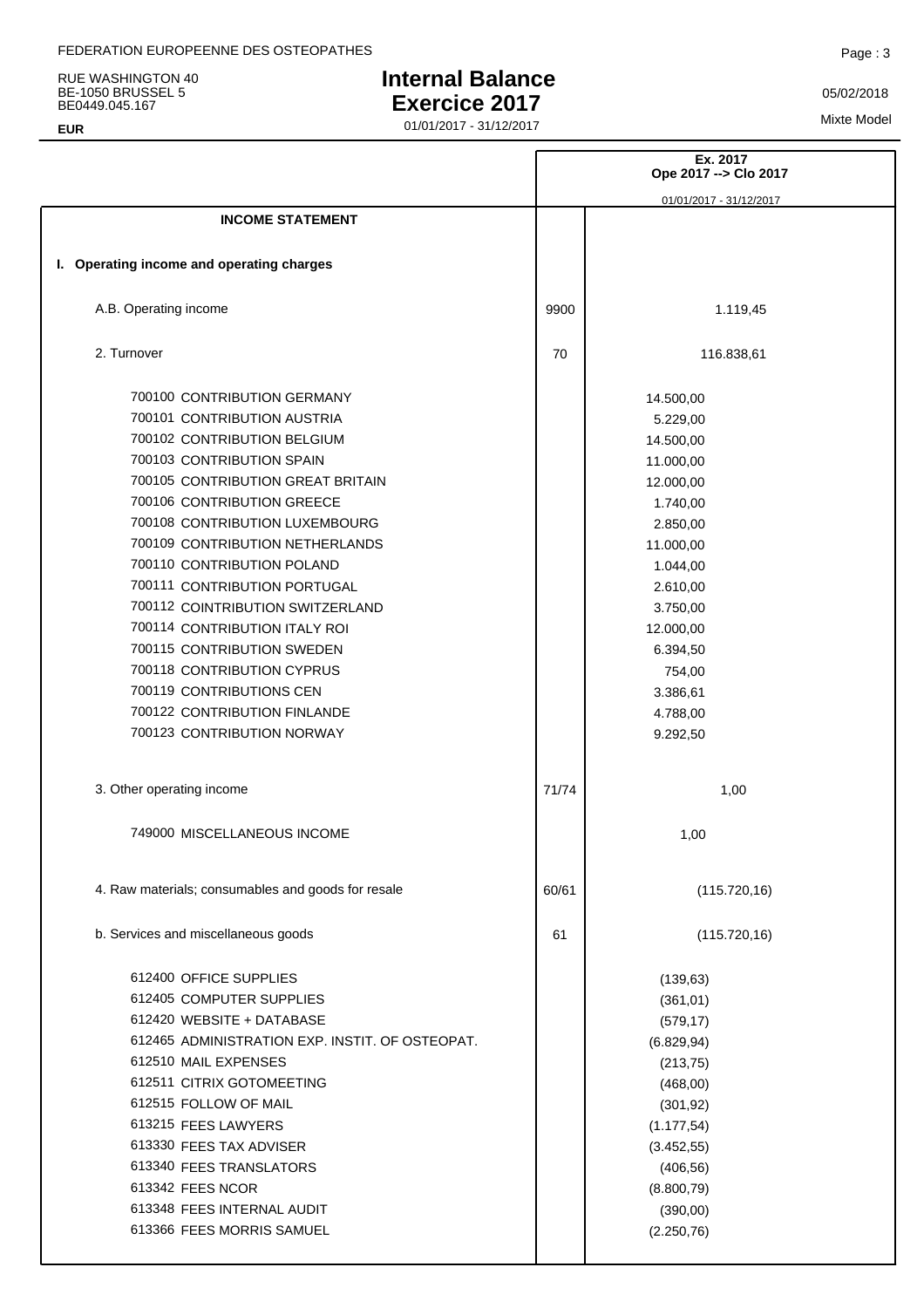RUE WASHINGTON 40 BE-1050 BRUSSEL 5 BE0449.045.167

## **EUR**

# **Internal Balance Exercice 2017**

Mixte Model 01/01/2017 - 31/12/2017

|                                                                        | Ex. 2017<br>Ope 2017 -- > Clo 2017 |                         |
|------------------------------------------------------------------------|------------------------------------|-------------------------|
|                                                                        |                                    | 01/01/2017 - 31/12/2017 |
| 613401 ANNUAL FEES EUROCAM                                             |                                    | (1.650,00)              |
| 613540 INSURANCE FOR LIABILITY                                         |                                    | (195,00)                |
| 613560 INSURANCE LEGAL ASSISTANCE                                      |                                    | (89, 43)                |
| 615000 EXPENSES FOR MEETINGS                                           |                                    | (1.324, 46)             |
| 615270 ORGANISATION EVENT                                              |                                    | (9.688, 88)             |
| 615280 EXPENSES DOMAIN NAME                                            |                                    | (4.213, 22)             |
| 615400 CONTRIBUTIONS OIA                                               |                                    | (616, 33)               |
| 615410 AFFILIATION F.A.I.B.                                            |                                    | (290,00)                |
| 615500 SEMINARS AND CONFERENCES                                        |                                    | (250,00)                |
| 616000 DAILY FEES                                                      |                                    | (35.450,00)             |
| 616100 TRANSPORTS                                                      |                                    | (16.243, 36)            |
| 616200 RESTAURANTS                                                     |                                    | (4.177, 70)             |
| 616300 HOTELS                                                          |                                    | (8.684, 42)             |
| 616400 OTHER EXPENSES                                                  |                                    | (1.475, 74)             |
| 616999 MONTHLY RETRIBUTIONS                                            |                                    | (6.000, 00)             |
|                                                                        |                                    |                         |
| D. Depreciation of and other amounts written off formations expenses,  | 630                                | (644, 74)               |
| intangible and tangible fixed assets                                   |                                    |                         |
| 630200 DEPRECIATION FIXED ASSETS                                       |                                    | (644, 74)               |
| E. Amounts written off stocks, contracts in progress and trade debtors | 631/4                              | 4.000,00                |
| (appropriations -, write-backs +)                                      |                                    |                         |
| 634100                                                                 |                                    | 4.000,00                |
| II. Operating profit                                                   | 70/64                              | 4.474,71                |
| <b>Operating lost</b>                                                  | 64/70                              |                         |
|                                                                        |                                    |                         |
| III. Financial income                                                  | 75                                 | 1,51                    |
| B. Other financial income                                              | 75/6                               | 1,51                    |
| 751000 CREDIT INTERESTS ON BANK ACCOUNTS                               |                                    | 1,51                    |
|                                                                        |                                    |                         |
| IV. Financial charges                                                  | 65/66B                             | (370, 46)               |
| 657100 BANK EXPENSES                                                   |                                    | (370, 46)               |
| V. Profit for the period before taxes                                  | 70/66                              | 4.105,76                |
| Loss for the period before taxes                                       | 66/70                              |                         |
|                                                                        |                                    |                         |
| IX. Profit fo the period                                               | 9904                               | 4.105,76                |
| Loss for the period                                                    | 9904                               |                         |
|                                                                        |                                    |                         |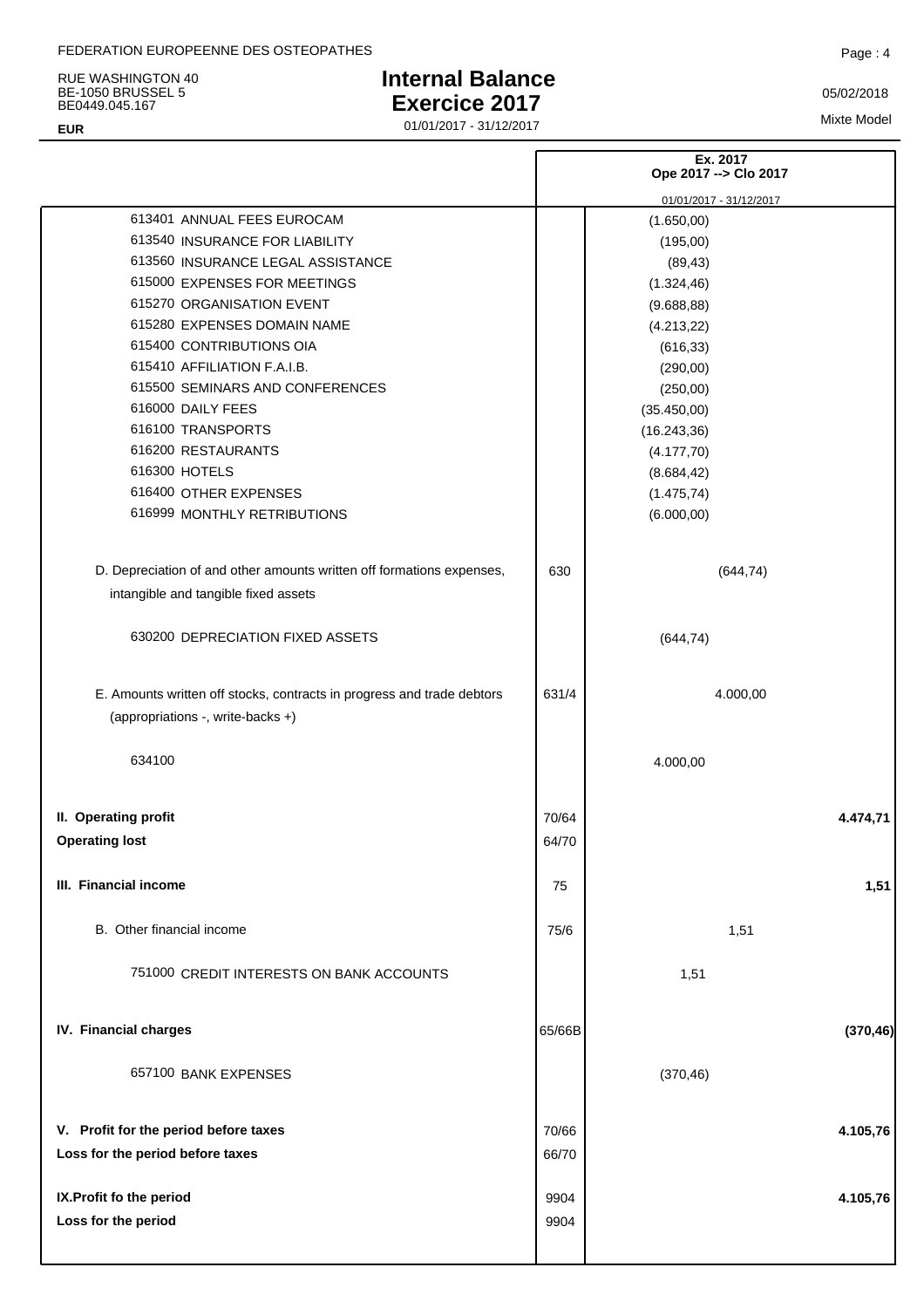RUE WASHINGTON 40 BE-1050 BRUSSEL 5 BE0449.045.167

### **EUR**

# **Internal Balance Exercice 2017**

Mixte Model 01/01/2017 - 31/12/2017

|                                                                                         |              | Ex. 2017<br>Ope 2017 --> Clo 2017<br>01/01/2017 - 31/12/2017 |
|-----------------------------------------------------------------------------------------|--------------|--------------------------------------------------------------|
| XII. Profit for the period to be appropriated<br>Loss for the period to be appropriated | 9905<br>9905 | 4.105,76                                                     |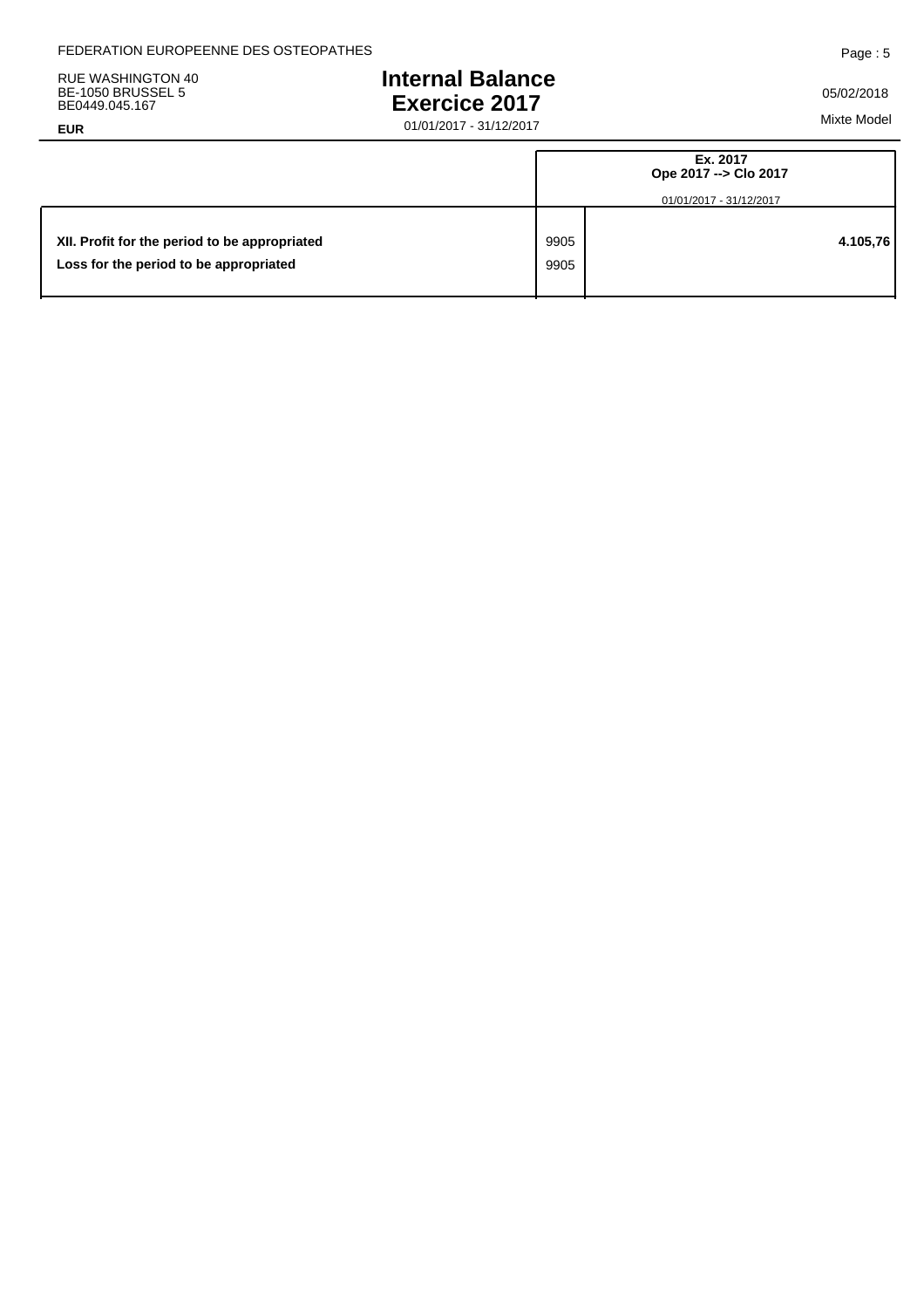RUE WASHINGTON 40 BE-1050 BRUSSEL 5 BE0449.045.167

# **Internal Balance Exercice 2017**

05/02/2018

01/01/2017 - 31/12/2017<br>
01/01/2017 - 31/12/2017

|                                                                   |       | Ex. 2017<br>Ope 2017 -- > Clo 2017 |
|-------------------------------------------------------------------|-------|------------------------------------|
|                                                                   |       | 01/01/2017 - 31/12/2017            |
| <b>APPROPRIATIONS AND TRANSFERS</b>                               |       |                                    |
| A. Profit to be appropriated                                      | 9906  | 39.954,17                          |
| Loss to be appropriated                                           | 9906  |                                    |
| 1. Profit for the period avail. for appropr.                      | 70/68 | 4.105,76                           |
| Loss for the period avail. for appropr.                           | 68/70 |                                    |
| 2. Profit brought forward                                         | 790   | 35.848,41                          |
| 790000 PROFIT PREVIOUS YEAR                                       |       | 35.848,41                          |
| D. Profit to be carried forward<br>693000 PROFIT TO CARRY FORWARD | 693   | (39.954, 17)<br>(39.954, 17)       |

Page : 6

**EUR**